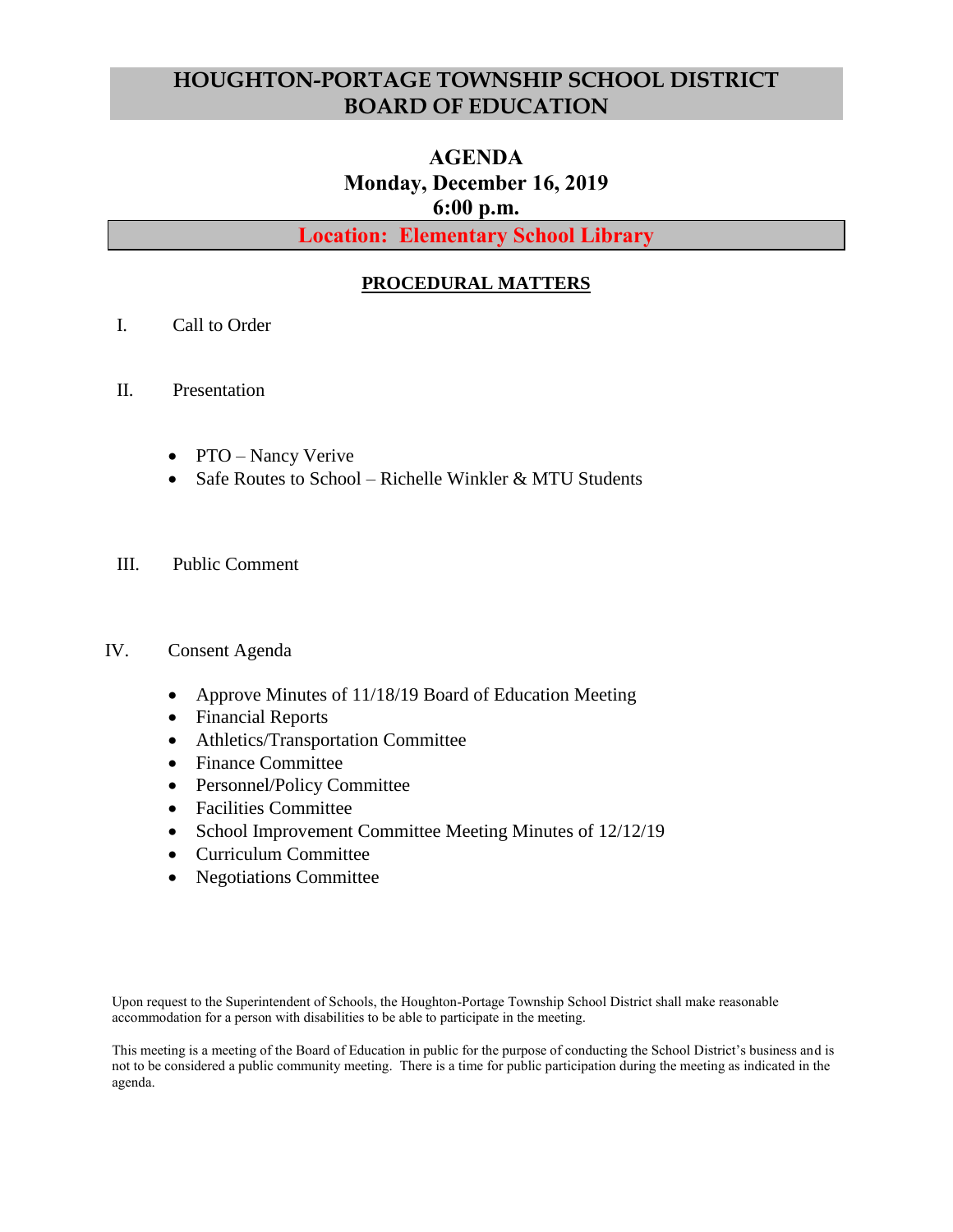- V. Administrative Reports
- VI. MASB, MASA & CCASB Reports

#### VII. Action Items

- 1. Approve Emergency Operations Plan
- 2. Resolution to Request Summer Tax Collection
- 3. Second Reading NEOLA
- VIII. Other Concerns or Public Comment

#### IX. Adjournment

Upon request to the Superintendent of Schools, the Houghton-Portage Township School District shall make reasonable accommodation for a person with disabilities to be able to participate in the meeting.

This meeting is a meeting of the Board of Education in public for the purpose of conducting the School District's business and is not to be considered a public community meeting. There is a time for public participation during the meeting as indicated in the agenda.